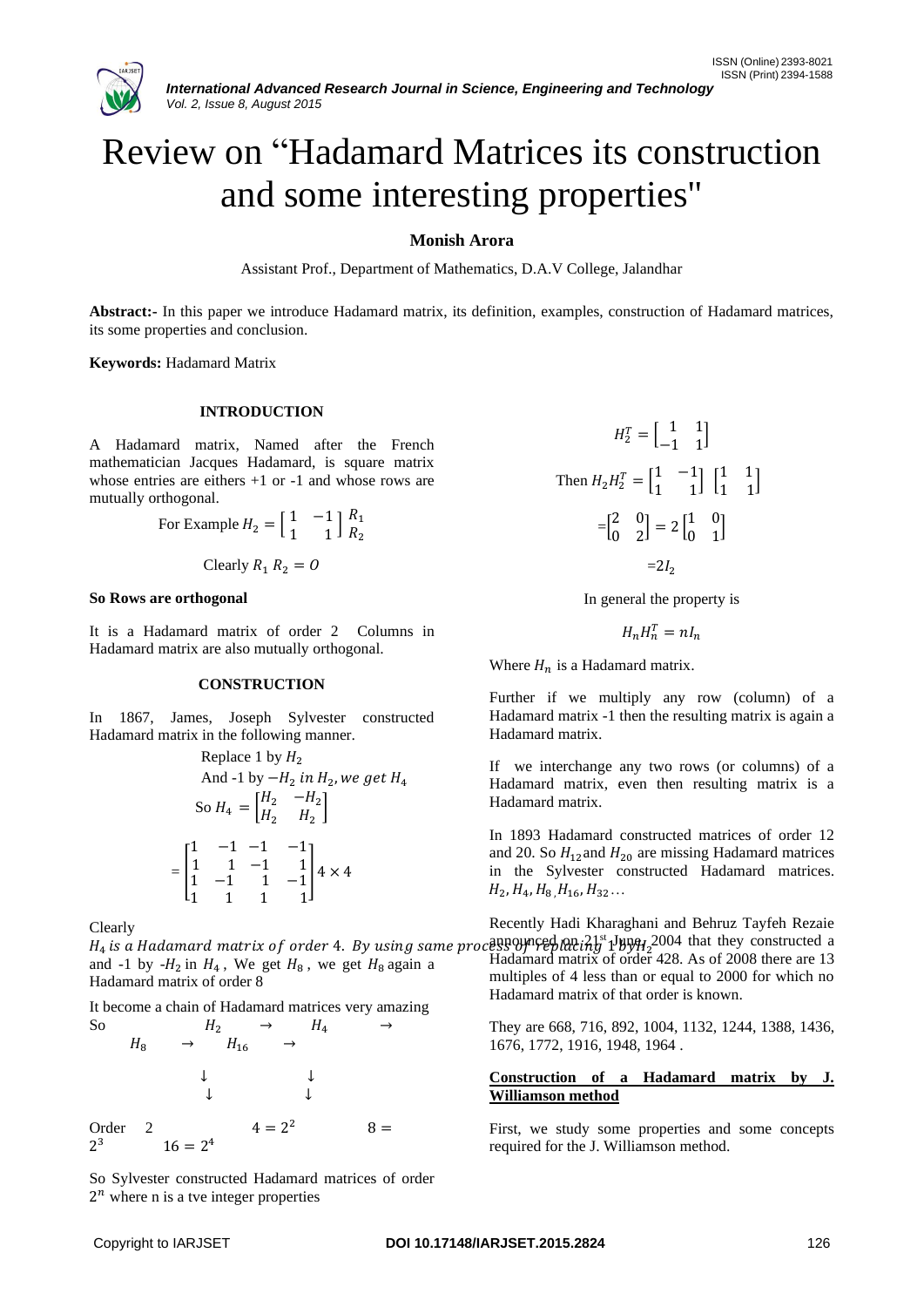

*International Advanced Research Journal in Science, Engineering and Technology Vol. 2, Issue 8, August 2015*

## **PROPERTY**

If we multiply any row (column) of a Hadamard matrix by -1, then the resulting matrix is again a Hadamard matrix.

If we interchange any two row (or column) of a Hadamard matrix, even then the resulting matrix is a Hadamard matrix.

# **CIRCULANT MATRIX**

The matrix of type  $\vert$ a b c  $c$  a  $b$ −*b* c a ] is called a circulant matrix. It is denoted by circ (a b c).

Example 
$$
\begin{bmatrix} 1 & 1 & 1 \ 1 & 1 & 1 & 1 \ 1 & 1 & 1 & 1 \ 1 & 1 & 1 & 1 \ 1 & 1 & 1 & 1 \ 1 & 1 & 1 & 1 \end{bmatrix}
$$
   
matrix.  
Hadamard matrix.  
1 1 1 1 - 1

It is the only known circulant matrix, which is a Hadamard matrix.

Product (or sum) of two circulant matrices is a circulant matrix.

Inverse of a circulant matrix is a circulant matrix.

Let 
$$
\Box \Box =
$$
 circ (0 1 0)  
\nthen  $\Box^2 = \Box \Box$   
\n $= \begin{pmatrix} 0 & 1 & 0 \\ 0 & 0 & 1 \\ 1 & 0 & 0 \end{pmatrix} \begin{pmatrix} 0 & 1 & 0 \\ 0 & 0 & 1 \\ 1 & 0 & 0 \end{pmatrix}$   
\n $= \begin{pmatrix} 0 & 0 & 1 \\ 1 & 0 & 0 \\ 0 & 1 & 0 \end{pmatrix}$   
\n $=$  circ (0 0 1)  
\nAlso  $\Box^3 = \Box \Box$   
\n $=$  circ (1 0 0)  
\n $=$   $\begin{pmatrix} 1 & 0 & 0 \\ 0 & 1 & 0 \\ 0 & 0 & 1 \end{pmatrix} = I_3$ 

 $\therefore$   $\Box^3 = I$  $\Rightarrow$   $\square$   $\square$  = I  $\therefore$   $\Box^{00} = \Box^{0}$ Also  $=$  ( 0 0 1 1 0 0 0 1 0 )  $\therefore$   $\Box^0 = \Box^0$  $\therefore$  From above, we have  $\square$  =  $\square$  =  $\square$  =  $\square$  = circ (0 1 0)

#### **WILLIAMSON'S METHOD STATEMENT**

If A, B, C and D are four symmetric and circulant matrices of order t whose entries are +1 and -1 such that it satisfies

$$
A^2 + B^2 + C^2 + D^2 = 4t I_t
$$

| Then  |                |               | $A \quad B \begin{bmatrix} C & D \end{bmatrix}$ |                |                        |           |
|-------|----------------|---------------|-------------------------------------------------|----------------|------------------------|-----------|
| $H =$ | В              | $\mathbf{A}$  | D                                               |                | because<br>$C$ matrix. | Hadarnard |
|       | $\overline{C}$ | D             | $-$ A                                           | B              |                        |           |
|       |                | $\mathcal{C}$ |                                                 | $\overline{A}$ |                        |           |

The matrices A, B, C and D are known as Williamson's matrices of order t. Where as H is a Hadamard matrix of order 4t.

## **To construct a Hadamard matrix of order 12.**

Order = 12 = 4 (3)  
\n
$$
\therefore
$$
 we take t = 3  
\nLet  $\Box$  = circ (0 1 0) then  
\n $\therefore$   $\Box$  =  $\Box$  =  $\Box$  then  
\n $\therefore$   $\Box$  =  $\Box$  =  
\ncirc (0 1 0) + circ (0 0 1)  
\n=  $\Box$  =  
\n $\begin{pmatrix} 0 & 1 & 1 \\ 1 & 0 & 1 \\ 1 & 1 & 0 \end{pmatrix}$  =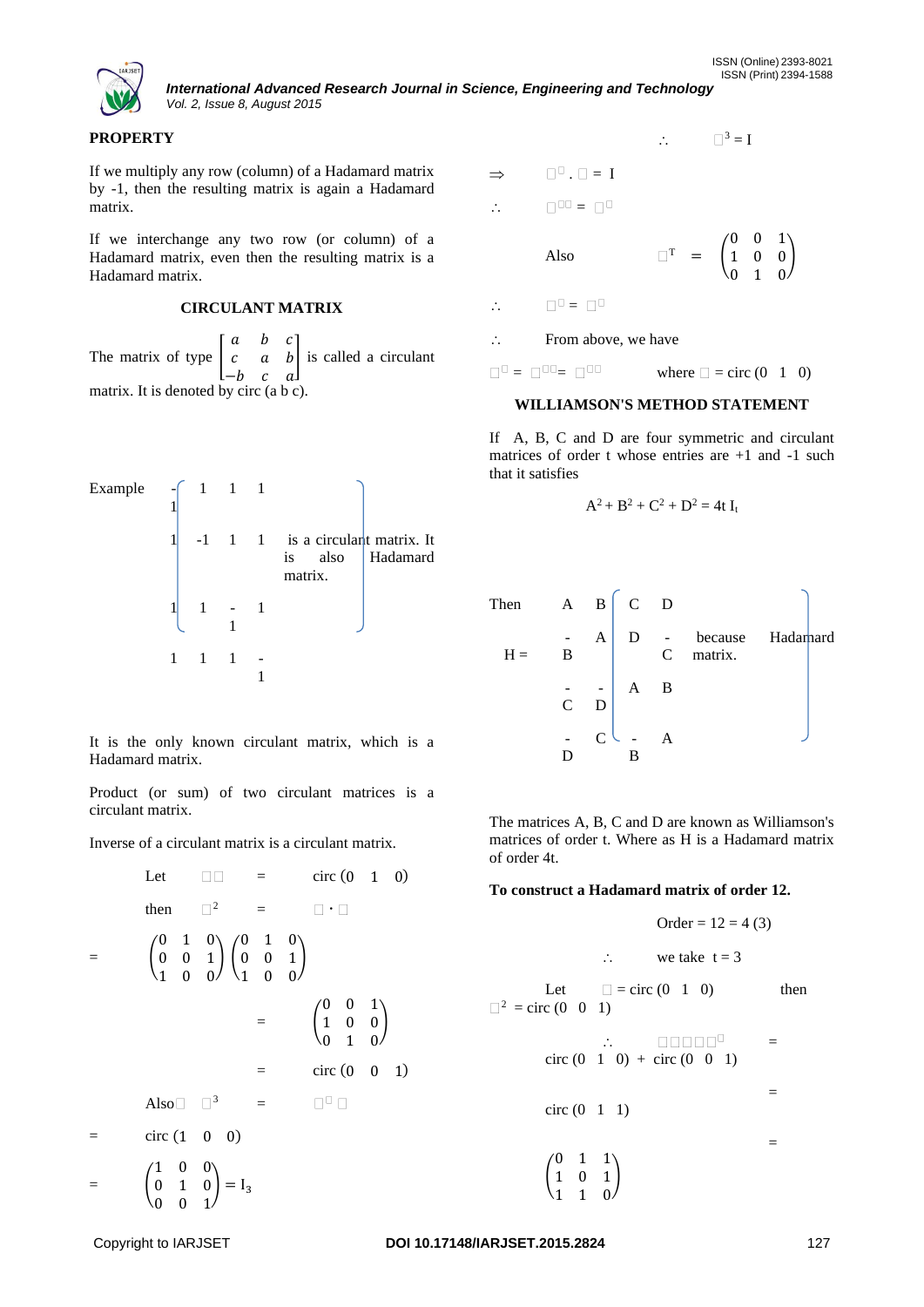*International Advanced Research Journal in Science, Engineering and Technology Vol. 2, Issue 8, August 2015*

Now neither  $\Box$  nor  $\Box^2$  are symmetric matrix. but  $\Box$  $\Box$  $\Box$  $\Box$  $\Box$  is a symmetric matrix. Let  $A = \Box^3 + \Box + \Box^2$ or  $A = I + \square + \square^2$ 

or 
$$
A = I + w_1
$$
 where  
 $w_1 = \Box + \Box^2$ 

Also Let  $B = I - w_1$  $C = I - w_1$  $D = I - w_1$ 

Then clearly A, B, C and D are all symmetric as well as circulant matrices with entries +1 or -1.

| Now $w_1^2 = (\square + \square^2)^2 = (\square + \square^{-1})^2 = \square^2 + \square^{-2} +$<br>$2\square\,\square^{-1}$ |  |  |  |                      |  |
|-----------------------------------------------------------------------------------------------------------------------------|--|--|--|----------------------|--|
| $\Box$ + 2I                                                                                                                 |  |  |  | $= \Box^{-1} +$      |  |
|                                                                                                                             |  |  |  | $=$ W <sub>1</sub> + |  |

2I

∴ 
$$
A^2 = (I + w_1)^2
$$
 =  $I + 2w_1 + w_1^2$   
\n=  $I + 2w_1 + w_1 + 2I$   
\n∴  $A^2$  = 3( $I + w_1$ )  
\nAlso  $B^2$  =  $I - 2w_1 + w_1^2$   
\n=  $I - 2w_1 + w_1 + 2I$   
\n∴  $B^2$  = 3 $I - w_1$   
\nAlso  $C^2 = 3I - w_1$  &  $D^2 = 3I - w_1$ 

W<sub>1</sub>

Now 
$$
A^2 + B^2 + C^2 + D^2 = 12 I
$$

(3) I

 $\therefore$  It satisfies  $A^2 + B^2 + C^2 + D^2 = 4t I_t$ 

$$
Now \\
$$

$$
= \begin{bmatrix} 1 & 0 & 0 \\ 0 & 1 & 0 \\ 0 & 0 & 1 \end{bmatrix} + \begin{bmatrix} 0 & 1 & 1 \\ 1 & 0 & 1 \\ 1 & 1 & 0 \end{bmatrix} = \begin{bmatrix} 1 & 1 & 1 \\ 1 & 1 & 1 \\ 1 & 1 & 1 \end{bmatrix}
$$

 $A = I + w_1$ 

and  $B = I - w_1 = circ (1 \t 0 \t 0)$  $cir (0 1 1)$ 

$$
1)
$$

$$
= \begin{bmatrix} 1 & -1 & -1 \\ -1 & 1 & -1 \\ -1 & -1 & 1 \end{bmatrix}
$$

 $=$  circ  $(1 -1) -$ 

Similarly 
$$
C = D =
$$

 $B = circ (1 -1 -1)$ 

| Hadamard matrix of order 12 will be |      |       |            |  |
|-------------------------------------|------|-------|------------|--|
| Α                                   | B    | C     | D          |  |
| - B                                 | A    | D     | - $\cal C$ |  |
| - C                                 | $-D$ | A     | B          |  |
| - D                                 | C    | $- B$ | А          |  |
|                                     |      |       |            |  |
|                                     |      |       |            |  |

Put matrices A, B, C, D in above, we get  $H_{12}$ 

If H is a Hadamard matrix of order n. Then

$$
(i) \qquad HH^T = nI_n
$$

$$
(ii) \qquad [det H] = n^{\frac{1}{2}n}
$$

$$
(iii) \quad HH^T = H^T H
$$

(iv) Hadamard matrices may be changed into other Hadamard matrices by different arrangements of rows and column and by multiplying rows and column by -1. The matrices so obtained are known as H-equivalent.

(v) Every Hadmard martrix is H-equivalent to an Hadamard matrix which has every element of the its first row and column +1.

These latter matrices are called normalized.

(vi) If H is a normalized hadamard martrix of order 4n, them every row (column) except the first has 2n minus ones and 2n plus ones in each row (column).

Further n minus ones in any row (column) overlap with n minus ones in each other row (column)

(vii) the order of an Hadamard matrix is 1, 2 or 4n, n positive integer.

Theorm If a Hadamard matrix of order n exists then n=1,2 or a multiple of 4.

 $=$  4